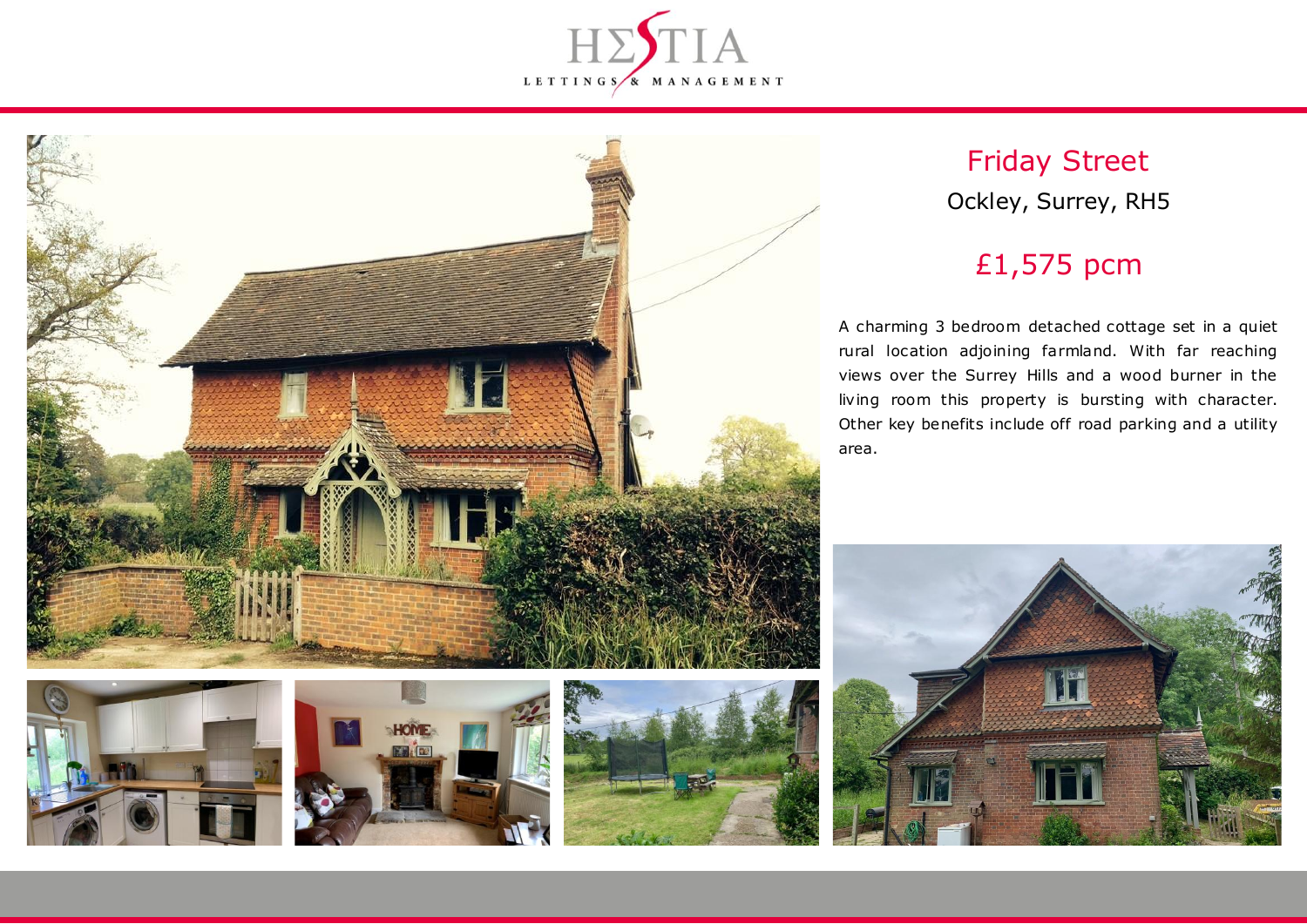### Property Features

- Character Property
- 3 Bedrooms
- Detached
- Modern kitchen
- Gardens

## Full Description

### DETAILS

A charming 3 bedroom detached character cottage set in a quiet rural location, with far reaching views over the Surrey Hills and adjoining farmland.

Accommodation comprises; living room with wood burning stove; dining room; kitchen with integral electric oven, hob, extractor fan and space for washing machine, dishwasher and full height fridge/freezer; rear entrance lobby and bathroom on the ground floor with 3 bedrooms on the first floor.

Outside there is an attached utility/store room, mature gardens with large lawned areas to both sides of the property, a garden shed and off road parking.

#### **SITUATION**

Far reaching views

• Off road parking

 Wood burning stove • Close to Village Centre Dorking and Horsham offering a range of shopping Ockley is a delightful village located near to the Surrey/Sussex border with the nearby towns of and leisure facilities. Ockley has a farm shop, petrol station and public houses and is located within the Surrey Area of Outstanding Natural Beauty.

> Gatwick airport is approximately 20 miles distant and London approximately 31 miles.

The nearest train station is Ockley Station which offers services direct to London Victoria in just over an hour.

#### **SERVICES**

Mains Water, Electricity, Drainage and Gas.





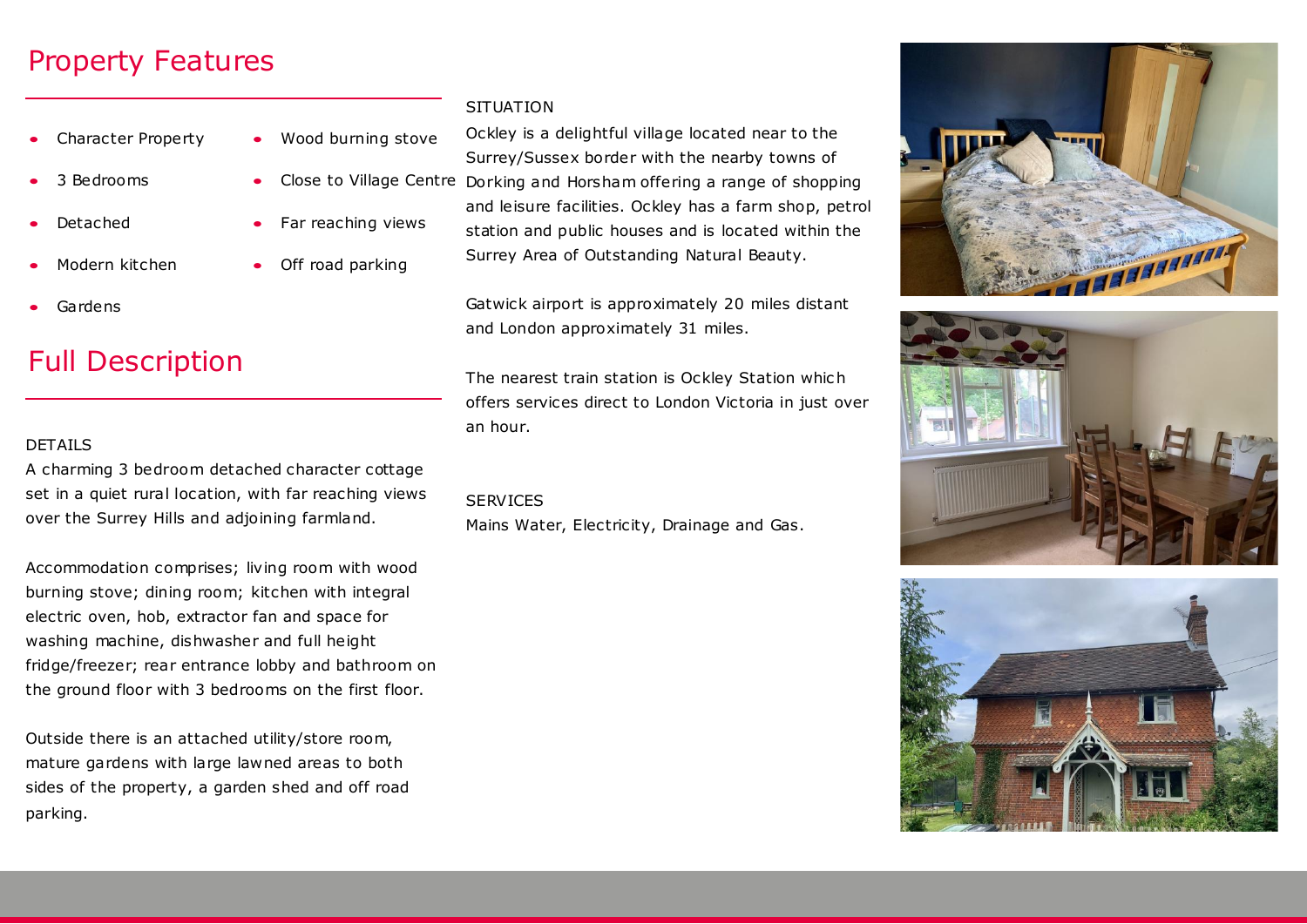